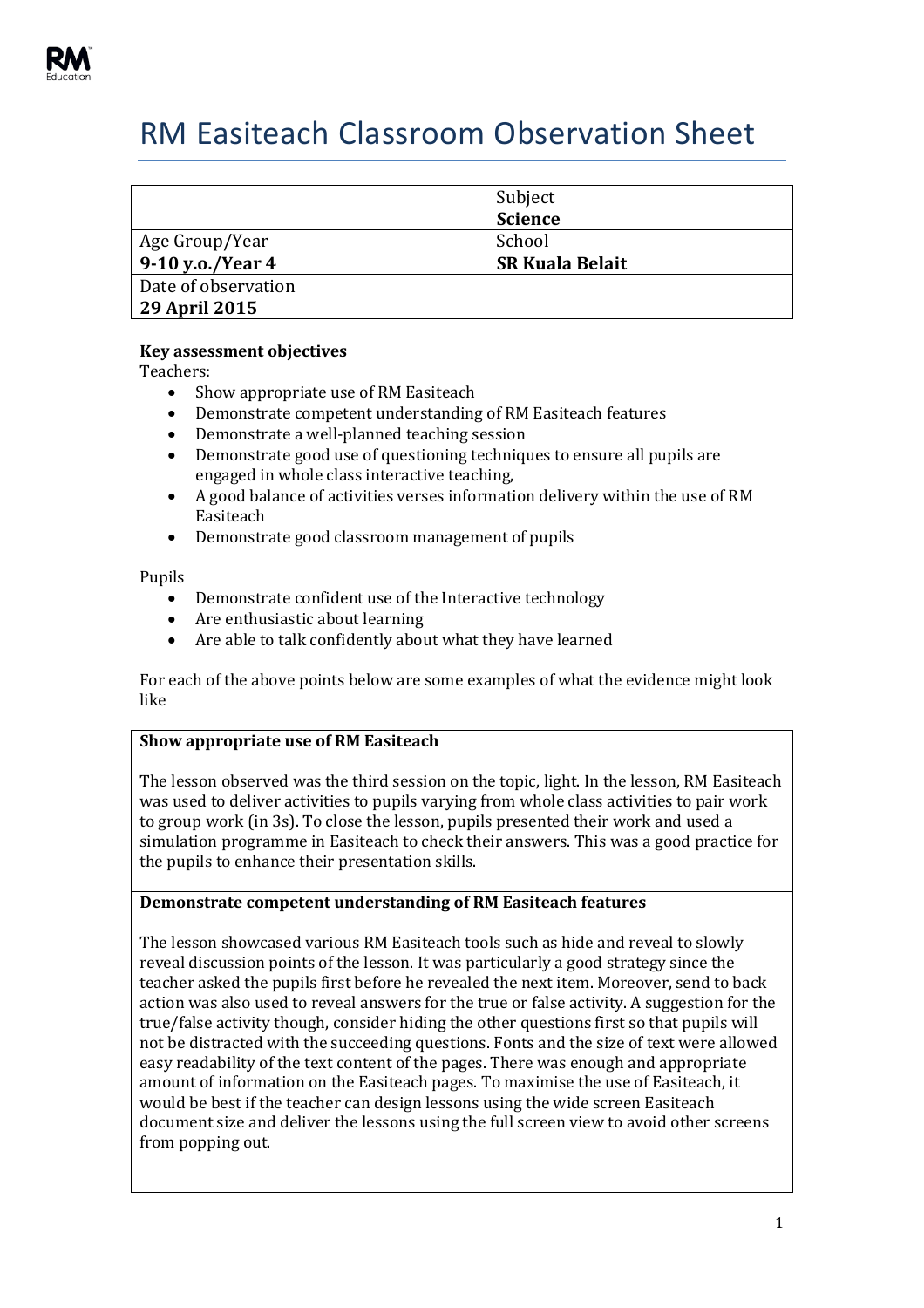# **Demonstrate a well-planned teaching session**

Lesson plan contained the questions to be asked to the students and their expected response. The details of the activities were clearly stated in the lesson plan. Since the lesson observed was a continuation of the lesson on light, the teacher started with a review of what has been previously discussed. The review activity required pupils to come to the board to complete a diagram on the sources of light by writing some examples of each source.



The series of activities built up nicely. The level of the activities ranged from recall to higher order thinking skills. The true or false activity was interesting since student had to defend their response. It allowed pupils to express their thoughts and showcase how much they have learned from the lesson. Teacher also used a simulation programme from RM Easilearn that allowed pupils to verify whether their answers were correct or not. The last activity on Easiteach, "I learned that.." was a good assessment activity. Pupils paired up concepts related to each other to explain a concept they studied in the lesson.

Aside from the activities in Easiteach, the teacher was also able to design activities where pupils worked in pairs and also in groups to make a hypothesis by making diagram on the direction of light.

# **Demonstrate good use of questioning techniques to ensure all pupils are engaged in whole class interactive teaching**

The teacher's questions were good. Pupils were able to recall the findings of their previous activity. The journals were used well to aid in the review of the previous session. Pupils were able to express themselves without necessarily being led down to the answer. To make it easier for the pupils to respond whether they were having a difficulty understanding concepts, the teacher also used the thumbs up, thumbs down technique to determine if he had to re-discuss and explain things further.



### **A good balance of activities verses information delivery within the RM Easiteach**

All slides had an interactive component in it. Even the slides for review required pupils to go to the board and use the pen to write something on the page.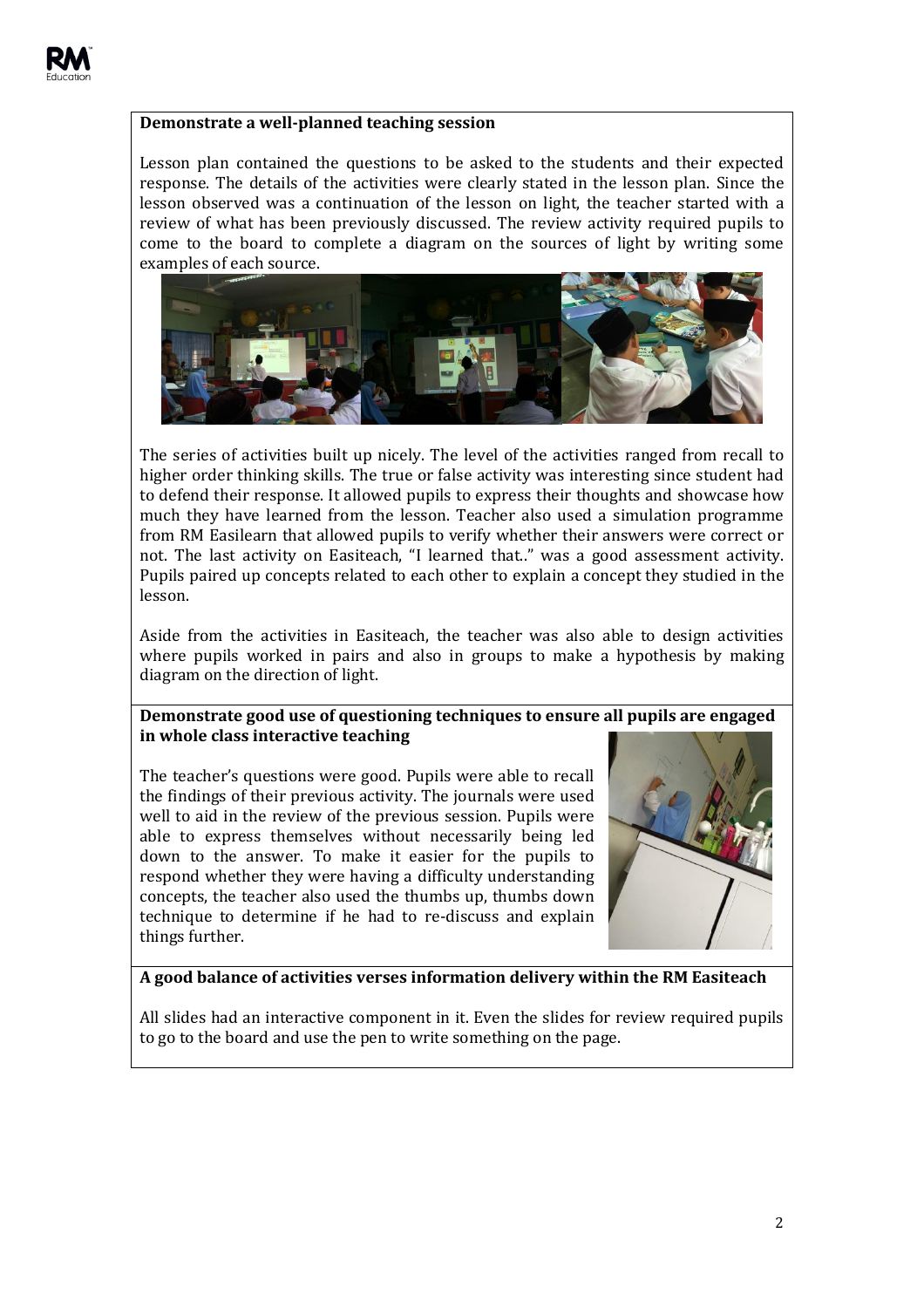

## **Good classroom management of pupils**



The teacher was in command of the class, so the pupils were well-behaved. The teacher used clear methods of selecting pupils to come to the front: (1) teacher will first asked for a brave pupil to start the activity; (2) teacher will ask the to answer alternately (boy-girl) with them passing the pen to a classmate. The teacher facilitated the activities really well and pupils were very much aware what the expectations were for every activity. Teacher moved around the classroom, monitoring student

performance and providing assistance as needed to complete the tasks.

**Pupils demonstrate confident use of the Interactive technology**



Pupils were confident in using the board and the pen. It was evident that Easiteach and the Vertable are already being used by the pupils prior to this visit. This was evident when pupils were volunteering to go to the board to answer the activities.

#### **Pupils are enthusiastic about learning**

Pupils showed their enthusiasm during the lesson. The pupils were excited when a name was being randomised. Pupils were on-task throughout the duration of the lesson. They were actively participating in both Easiteach activities and the collaborative activities.

#### **Pupils are able to talk confidently about what they have learned**

The true or false activity which was done in pairs demonstrated how much pupils have learned from the previous lesson. The Easiteach activities were able to prepare them well to understand the various sources of light. The pupils' output in the last group activity (drawing of ray diagrams) was a concrete evidence of how much the pupils have mastered the lesson on light.